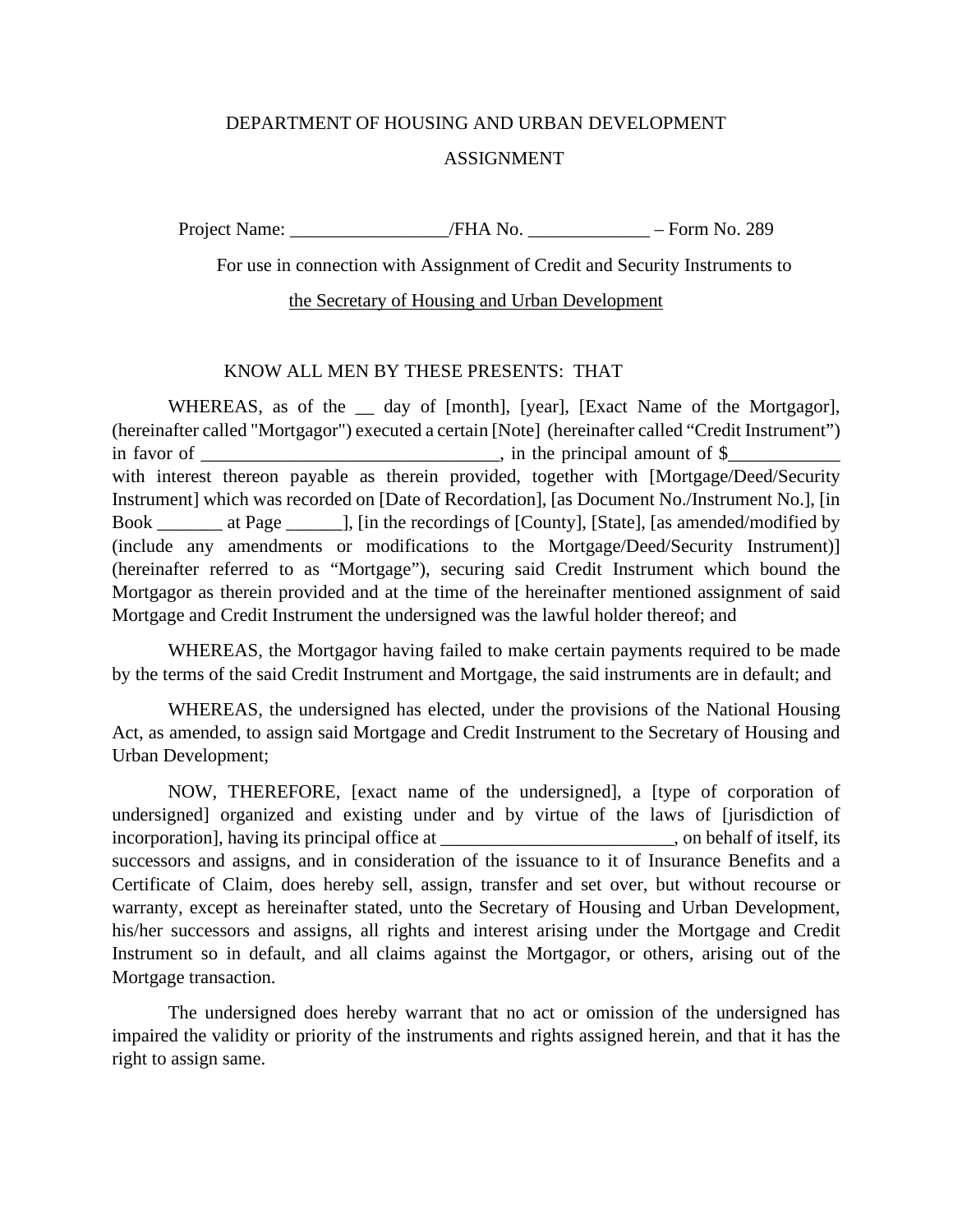IN WITNESS WHEREOF, the Mortgagor, pursuant to a resolution of its Board of Directors, or other duly qualified authority, has caused this instrument to be executed in its behalf by [name and title of officer], and attested by its [name and title of officer] dated and effective as of the \_\_ day of [month], [year].

## [INTENTIONALLY LEFT BLANK]